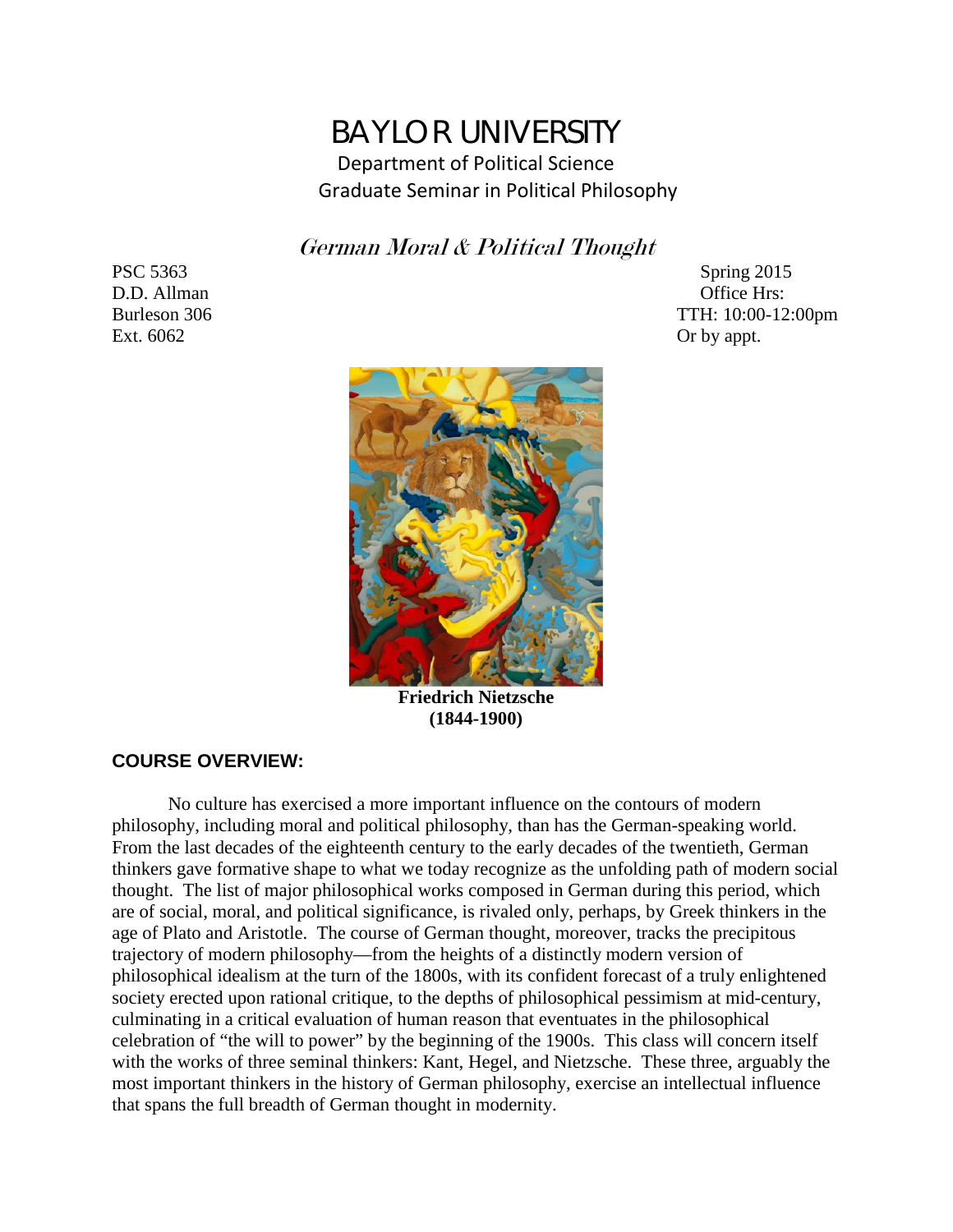# **REQUIRED TEXTS:**

---G.W.F. Hegel**,** *Introduction to the Philosophy of History*, trans. Leo Rauch, Hackett Publishing Co., 1988. (ISBN: 0-87220-056-6)

--Kant: *Groundwork for the Metaphysics of Morals*, ed. Mary Gregor, Cambridge University Press, 1998. (ISBN: 0-521-62695-1)

---*Kant: Political Writings*, ed. H. S. Reiss, trans. H. B. Nisbet, Cambridge University Press, 1991. (ISBN: 0-521-39837-1)

---Friedrich Nietzsche, *On the Genealogy of Morals* **&** *Ecce Homo*, ed. Walter Kaufmann, Vintage Press, 1989. (ISBN: 0-679-72462-1)

---Friedrich Nietzsche, *On the Advantage and Disadvantage of History for Life*, ed. Peter Preuss, Hackett Publishing Co., 1980. (ISBN: 0-915-14494-8)



**G.W.F. Hegel (1770-1831)**

# **STRUCTURE OF COURSE:**

*Participation——*

This course will be conducted seminar-style and therefore structured around your participation. Class time will be largely devoted to our common deliberation on the texts selected for consideration. Coming to class prepared and participating meaningfully in our deliberations on these works is therefore essential to success in this course. My hope is that you too will *assume a personal responsibility for the success of this endeavor*, which will express itself in the investment you make preparing for and engaging in each session of the course. Regular and significant contributions to classroom activity, moreover, will inevitably factor into my evaluations of your performance in the course. By demonstrating a commitment to the course through such participation, you ensure yourself the benefit of the doubt in my assessments of individual assignments and/or of overall performance in the course.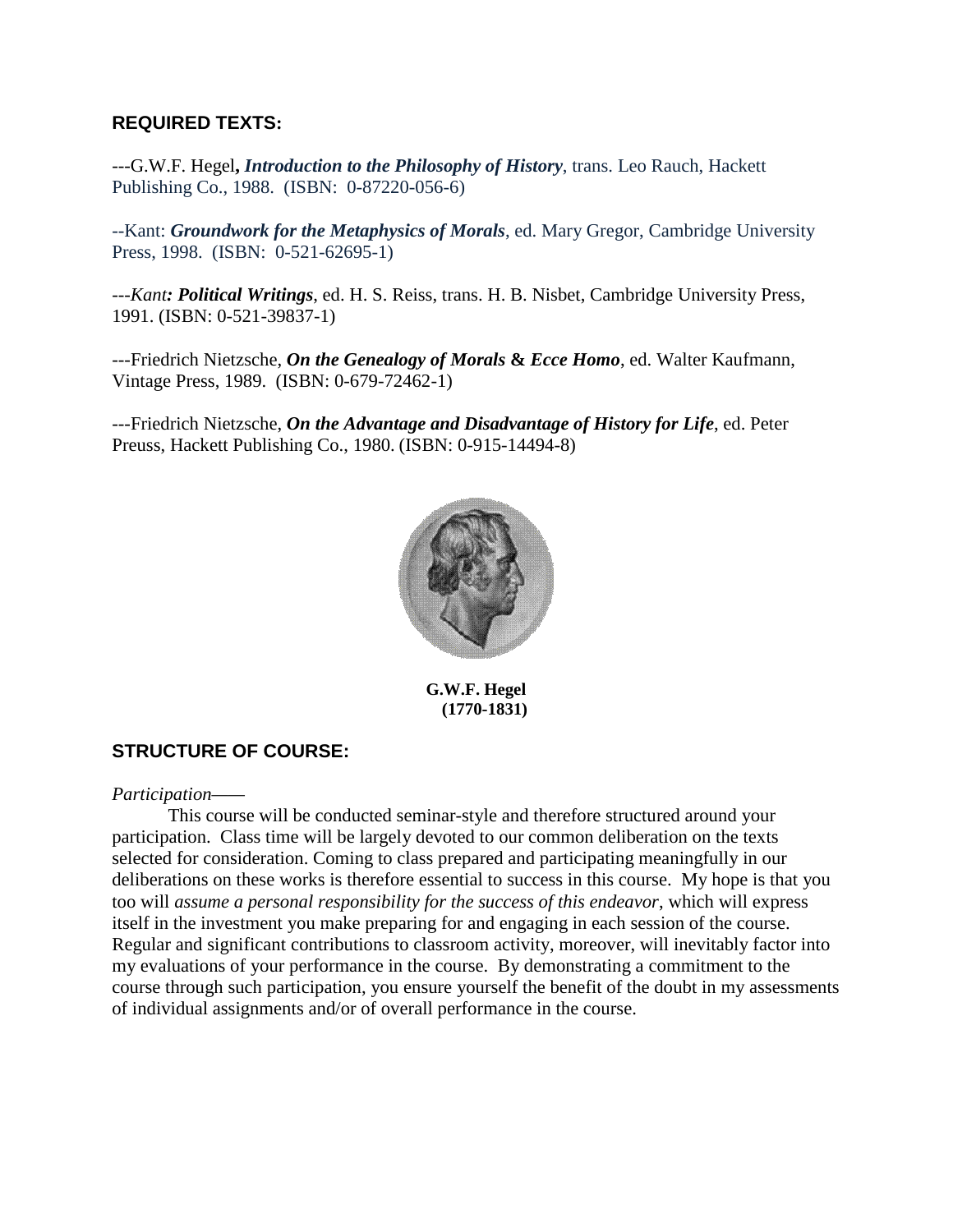#### *Attendance——*

Attendance will be taken at the beginning of each class session. Our class is relatively small and meets only once per week. Therefore, I am going to insist that everyone do his/her very best to attend every class session. To receive above a C grade for the course students can miss no more than 2 (**two**) class sessions (including any make-up sessions). In the case of intractable, extenuating circumstances that make it impossible for you to avoid missing more than two class sessions I will expect you to communicate with me about the nature of your circumstances at the earliest possible opportunity. My readiness to accommodate your situation will be commensurate to your attempts to accommodate that of the course. In accordance with Baylor University policy, moreover, **any student missing more than 4 scheduled class meetings (i.e., 25%) will fail the course, regardless of performance**. Your attendance will likewise factor into my evaluation of your commitment to and participation (discussed above) in the course.

#### *Quizzes—*

Students should expect to be quizzed on the reading assignment for a particular class session. These quizzes will be a frequent feature of class and may take several forms, including multiple-choice questions, the identification and explanation of key terms or concepts contained in a particular reading assignment, or the generation of an appropriate and substantial question for that period's class discussion. Quiz assignments will almost always include an opportunity to win extra points; students can thereby hope to make up for mistakes on past quizzes, or to bankroll points that can be applied to future quizzes. Quizzes will count for **20% of the final grade for the course**. *Regular attendance and careful preparation for class are the secrets to accumulating a full tally of quiz points*.

Because of the regular possibility of earning extra-credit quiz points, it is not uncommon for conscientious students to accumulate more than the "officially" allotted number of total quiz points for the semester. I will reward any student earning more than the officially allotted total **one (1) extra point** to his/her seminar paper score (see below) for every **five (5) points** earned above the allotted quiz total.

#### *Directing Class Discussion——*

In the interest of cultivating some of the skills essential to success as a teacher of classes in political philosophy, each student will take a turn at conducting our classroom conversation and common study by signing up *to lead us through one of our assigned readings*. It need not be a work with which you are already familiar, since the art of steering a productive conversation about a given reading involves, first and foremost, clarifying those key questions or puzzles that need to be identified and addressed in order to make full sense of the piece, a task which can sometimes be facilitated by coming to a work with no presuppositions or preconceived views. Your performance in this capacity will be evaluated and the score awarded will count for **10% of the final grade**.